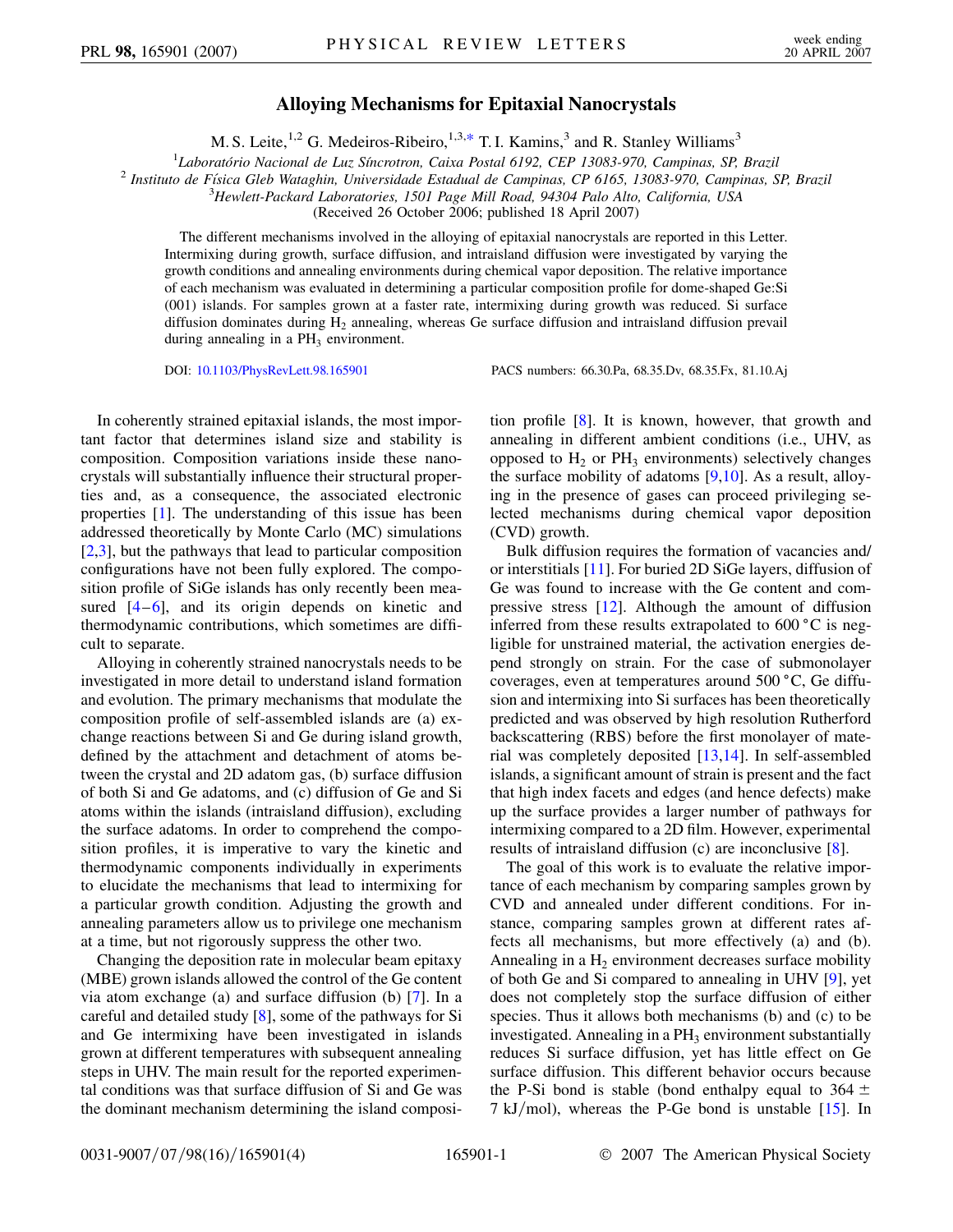this case, mechanism (c) dominates for both Ge and Si species, and mechanism (b) persists for Ge adatoms.

Four samples with nominally the same Ge deposition thickness of 12 eq-ML (1eq-ML =  $6.3 \times 10^{14}$  atoms/cm<sup>2</sup>) were grown at  $600\degree C$  in a H<sub>2</sub> ambient in a commercial CVD reactor on 150 mm diameter Si (001) wafers. The conditions were chosen to produce dome-shaped islands. The reproducibility of film thickness from run to run as determined by RBS analysis was better than 5%. The first two samples were grown at  $P(\text{GeH}_4) = 5 \times 10^{-4}$  Torr [as-deposited fast (F), 6 eq-ML/min] and  $P(\text{GeH}_4)$  =  $2.5 \times 10^{-4}$  Torr [as-deposited slow (S), 3 eq-ML/min] in a 10 Torr ambient composed mainly of  $H_2$  and immediately cooled to room temperature. The other two samples were grown at the same rate as sample S (reference sample); however, after deposition of the Ge film they were subsequently annealed *in situ* for 10 min at the growth temperature (600 °C) in PH<sub>3</sub>/H<sub>2</sub> with up to  $1.4 \times 10^{-5}$  Torr added  $PH_3$  (annealed P) or  $H_2$  (annealed H) environments. The samples were characterized initially by reciprocalspace mapping (RSM) using a conventional  $CuK\alpha$  x-ray tube using the (224) and (004) reflections in order to extract the average Ge content [[16\]](#page-3-15). Selective chemical etching in  $25\%NH_{4}OH:31\%H_{2}O_{2}$  room temperature solution for varying times was used to study the composition profiles in more detail. This etchant is known to be more sensitive to the Ge concentration variations than the RSM measurements, and to slowly remove Ge-rich SiGe alloys with exponentially varying Ge selectivity [\[17](#page-3-16)[,18\]](#page-3-17), allowing a detailed study of the remaining material. Although the absolute composition obtained from this technique is not known with a high precision as anomalous x-ray diffraction [\[4](#page-3-4)[,19](#page-3-18)] or electron-energy-loss spectroscopy (EELS) in a scanning transmission electron microscope (STEM) [\[7,](#page-3-6)[20\]](#page-3-19), the relative comparisons between samples are far more sensitive than either method. For this work our conclusions rely primarily on the comparative analysis rather than on the knowledge of the absolute content. Local and statistical analyses were performed for the as-grown and etched samples with atomic force microscopy (AFM) over ensembles of about 400 islands per etching condition.

Table I shows a summary of the growth parameters used and the average Ge composition obtained through the RSM experiments. Samples as-deposited F and S and annealed P were found to have the same average Ge content within the experimental uncertainties. However, a lower Ge content was found for sample annealed H, accompanied by a broader diffraction peak corresponding to a wider distribution of compositions within the island ensemble (not shown). These results suggest that Si surface diffusion plays an important role in the final composition profile for sample H, whereas for the other samples that mechanism is minimal. This also confirms the low surface diffusivity of Si in a  $PH_3$  environment. The last column displays the total integrated amount of material in the islands, which is consistent with the total amount of Ge deposited of  $12.0 \pm 0.5$  ML and the 3.5 ML thick wetting layer.

Figure [1](#page-2-0) shows the evolution of all samples before and after etching for 30 min and 60 min. The top images correspond to 250 nm  $\times$  250 nm AFM scans, and the bottom graphs correspond to line profiles taken on statistically representative islands selected from height histograms. The different profiles indicate different degrees of alloying. After 4 hours of etching, the entire island material was removed for all cases, leaving a visible moat around the region where the islands were previously located (not shown).

Comparing the AFM images and the line scans before etching, we found that the domes of sample annealed H are slightly larger in diameter; their height is the same as for the dome islands of sample as-deposited S. By comparing samples S and annealed P, three main observations can be made for sample P: (i) the domes are slightly taller, (ii) the island's total integrated volume is significantly larger, and (iii) there are no pyramids. From these observations we can conclude that in addition to Ge surface diffusion from pyramids to domes, material from the substrate is effectively being incorporated into the islands causing their growth (comparing samples S and P this amounts to roughly  $4 \pm 3$  ML). This has been observed recently also by STEM-EELS experiments in samples annealed at  $650 \degree C$  [[20](#page-3-19)], producing a nonabrupt yet uniform interface.

All but sample annealed H consisted of a symmetric Gerich outer shell as shown previously by grazing incidence anomalous x-ray diffraction (GIXD) experiments [\[4](#page-3-4)]. For sample H, an irregular composition profile is revealed by the selective etching, as seen in Fig. [1](#page-2-0). This has been observed previously in CVD grown samples [[21](#page-3-20)], and more recently for MBE grown material [[17](#page-3-16)], and both are consistent with a significant amount of Si surface diffusion and concomitant intermixing. This asymmetric alloying profile is in accord with the GIXD results of wider

TABLE I. Growth parameters and average Ge content in each sample obtained through reciprocal-space mapping using a conventional X-ray tube. The integrated thickness corresponds to the total island volume material integrated per area, not including the wetting layer. The samples were grown by CVD, at  $600^{\circ}$ C.

| Sample         | Growth rate $(ML/min)$ | Annealing             | $\langle Ge\% \rangle$ | Integrated thickness (ML) |
|----------------|------------------------|-----------------------|------------------------|---------------------------|
| As-deposited F |                        | No                    | $64 \pm 5$             | $6.5 \pm 1.5$             |
| As-deposited S |                        | N <sub>0</sub>        | $63 \pm 5$             | $7.0 \pm 1.5$             |
| Annealed P     |                        | $10'$ PH <sub>3</sub> | $64 \pm 5$             | $11 \pm 1.5$              |
| Annealed H     |                        | $10'$ H <sub>2</sub>  | $53 \pm 5$             | $6.5 \pm 1.5$             |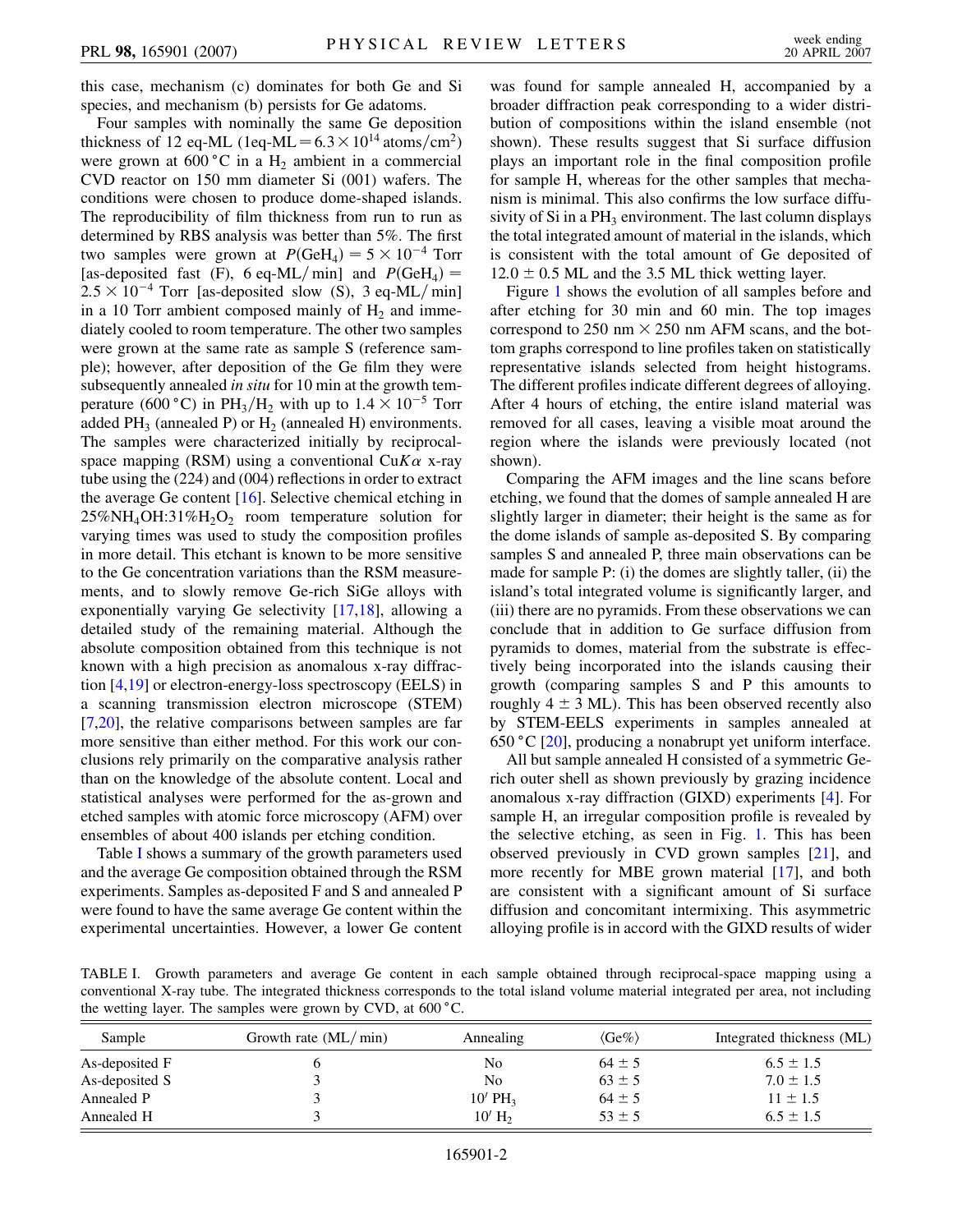<span id="page-2-0"></span>

FIG. 1 (color). AFM images and line scans (bottom) of representative dome islands of all samples as grown, after 30 min and after 60 min of etching with  $25\%NH_4OH:31\%H_2O_2$ .

composition range within the islands. For sample H, Si and Ge surface diffusion [mechanism (b)] and possibly intraisland diffusion [mechanism (c)] act together producing the observed morphology.

For all etching times, sample as-deposited F exhibited a larger fraction of removed material, indicating that intermixing during growth [mechanism (a)] as well as the other mechanisms are reduced by the shorter growth time. A recent report [[7](#page-3-6)] on MBE grown material portrayed similar results.

After 30 min of etching, the domes in sample asdeposited S have a top that is richer in Ge compared to sample annealed P. After 60 min of etching, one finds that more material has been removed from sample P in contrast to sample as-deposited S and annealed H, associated with a Ge-rich region in sample P. These facts demonstrate that Ge and Si redistribute inside the island during annealing in PH3, with Ge diffusing down toward the island base, and Si diffusing up toward the island apex. Comparing the inferred profile to results of MC simulations, which allow for intraisland diffusion [\[2,](#page-3-2)[3\]](#page-3-3), experiment and simulation both show a SiGe core and a Ge-rich shell.

Summarizing the above results, height statistics for samples as grown and after etching for 30 and 60 min are shown in Fig. [2.](#page-2-1) For samples F, S, H, and P, the island heights are  $12.4 \pm 2.1$ ,  $14.3 \pm 2.3$ ,  $14.1 \pm 2.8$ , and  $16.1 \pm 2.5$ 2*:*3 nm, respectively. The error bars correspond to the standard deviation  $\sigma$  of the island height distributions. The line scans (bottom of Fig. [1](#page-2-0)), together with the height statistics, show that for the top 7–8 nm samples annealed P and H are richer in Si when compared to samples asdeposited S and F. This situation is different for the bottom 5 nm, where samples annealed P and as-deposited F exhibit a Ge-rich base. From the evolution of  $\sigma$  with etching, one finds that sample annealed H has a consistently broader dome height distribution than the others, indicating a wider composition range within the island ensemble.

The sequence of line scans and height statistics shows that the etching rate is not uniform, confirming that the Ge concentration in the island is not constant in the growth direction. In Fig. [3,](#page-3-21) the total integrated volume is shown as a function of the etching time. The slope of the curve is associated with the average Ge content in the film, increasing from sample H to S, to P, and finally F. Comparing samples S and F shows that faster Ge deposition results in an increase of the Ge amount in the islands, corresponding to less intermixing during growth [\[7\]](#page-3-6). While sample annealed H is richer in Si compared to the reference sample  $(S)$ , annealing in  $PH_3$  enriches the Ge content compared to sample S. This demonstrates that surface diffusion processes can be selectively controlled depending on the proper choice of the annealing environment.

To understand the intraisland diffusion contribution to the alloy formation, a more detailed analysis was carried out for sample annealed P, where this particular process could be more clearly isolated. The composition profile was studied by sequentially etching and taking line scans along the [110] direction on the same representative island. Figure  $4(a)$  shows line scans for an island before etching and after etching to  $h(x, y) < 5$  nm. At this particular

<span id="page-2-1"></span>

FIG. 2 (color online). Height statistics as a function of etching time.